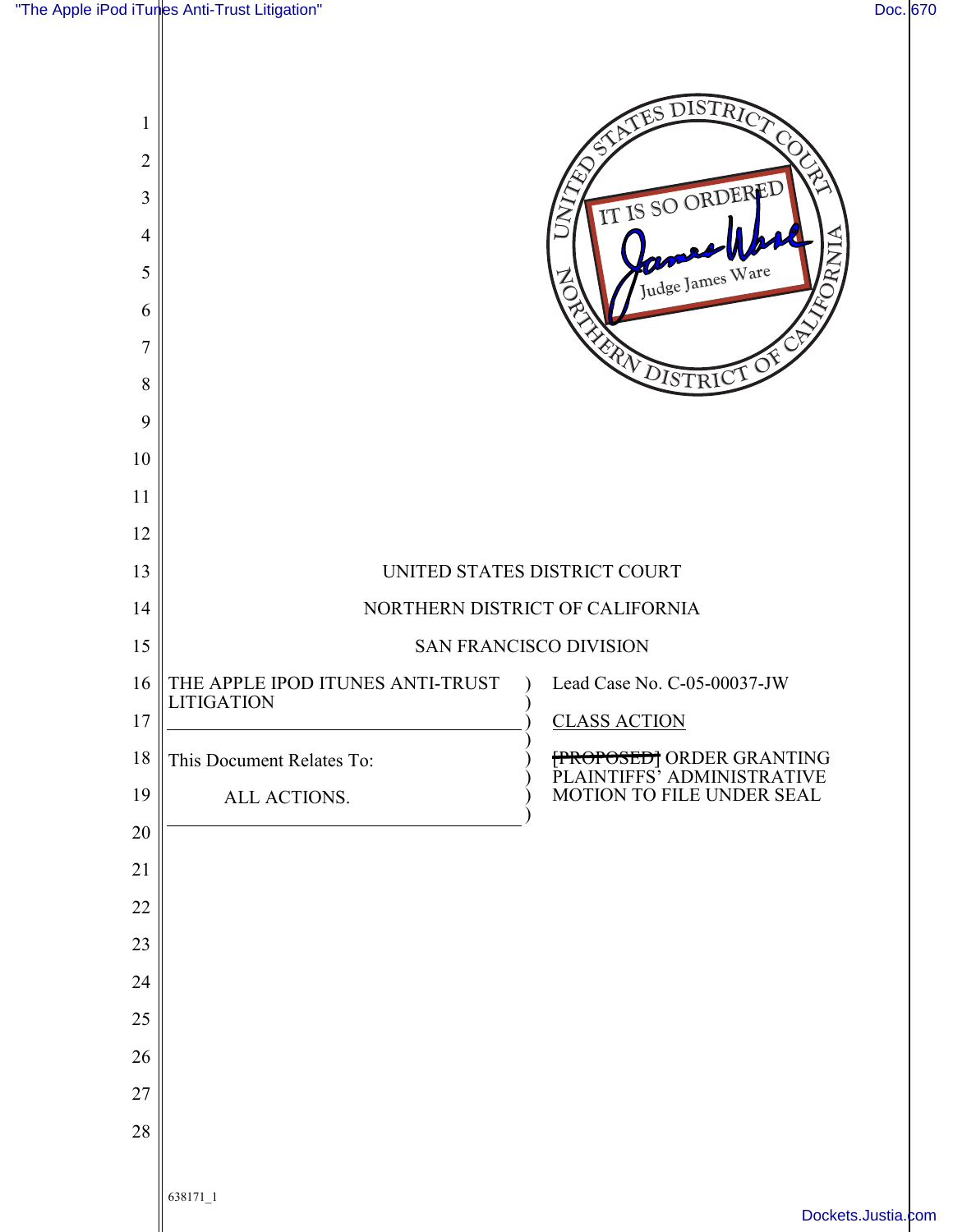| $\mathbf{1}$     | This cause has come before the Court upon Plaintiffs' Administrative Motion to File Under        |
|------------------|--------------------------------------------------------------------------------------------------|
| $\overline{2}$   | Seal Portions of Supplemental Declaration of Roger G. Noll ("Noll Supplemental Declaration") and |
| 3                | Exhibit 1 attached thereto Pursuant to Local Rule $79-5(c)$ . The Court, having reviewed the     |
| 4                | submissions and finding good reason to seal the information, hereby ORDERS, ADJUDGES and         |
| 5                | DECREES that:                                                                                    |
| 6                | Plaintiffs' Administrative Motion to File portions of the Noll Supplemental Declaration and      |
| $\boldsymbol{7}$ | Exhibit 1 attached thereto under seal pursuant to Local Rule 79-5(c) is GRANTED.                 |
| 8                | IT IS SO ORDERED.                                                                                |
| 9                | DATED: July 27, 2011                                                                             |
| 10               | THEZ<br>STATES DISTRICT COURT CHIEF JUDGE                                                        |
| 11               | Submitted by:                                                                                    |
| 12               | <b>ROBBINS GELLER RUDMAN</b>                                                                     |
| 13               | & DOWD LLP<br>JOHN J. STOIA, JR.                                                                 |
| 14               | BONNY E. SWEENEY<br>THOMAS R. MERRICK                                                            |
| 15               | ALEXANDRA S. BERNAY<br>CARMEN A. MEDICI                                                          |
| 16               | 655 West Broadway, Suite 1900<br>San Diego, CA 92101                                             |
| 17               | Telephone: 619/231-1058<br>$619/231 - 7423$ (fax)                                                |
| 18               | THE KATRIEL LAW FIRM                                                                             |
| 19               | ROY A. KATRIEL<br>1101 30th Street, N.W., Suite 500                                              |
| 20               | Washington, DC 20007<br>Telephone: 202/625-4342                                                  |
| 21               | 202/330-5593 (fax)                                                                               |
| 22               | Co-Lead Counsel for Plaintiffs                                                                   |
| 23               | BONNETT, FAIRBOURN, FRIEDMAN<br>& BALINT, P.C.                                                   |
| 24               | <b>ANDREW S. FRIEDMAN</b><br>FRANCIS J. BALINT, JR.                                              |
| 25               | <b>ELAINE A. RYAN</b><br><b>TODD D. CARPENTER</b>                                                |
| 26               | 2901 N. Central Avenue, Suite 1000<br>Phoenix, AZ 85012                                          |
| 27               | Telephone: 602/274-1100<br>$602/274 - 1199$ (fax)                                                |
| 28               |                                                                                                  |
| 638171 1         | DECLARATION OF BONNY E. SWEENEY IN SUPPORT OF PLAINTIFFS' ADMINISTRATIVE                         |
|                  | MOTION TO FILE UNDER SEAL - C-05-00037-JW<br>$-1-$                                               |

Ш